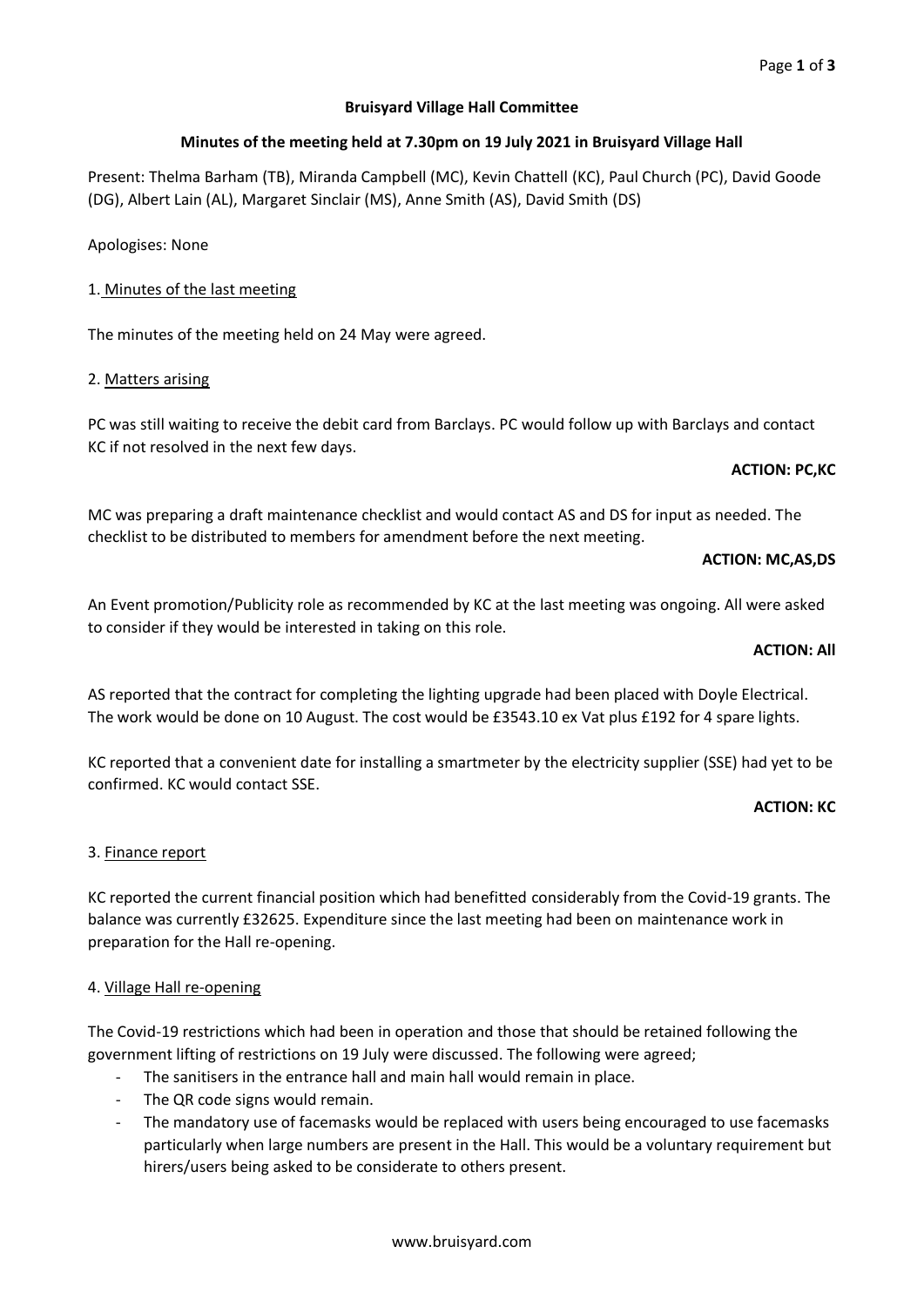- The one-way system for entry and exit would end.
- Covid cleansing after each event and associated charge to the hirer would end and replaced with the normal cleaning schedule.

DS reported on the ongoing maintenance work. East Green Energy had serviced the Air-source heatpump. All settings on the heatpump had been incorrect apart from the day/time. A 'Do Not Touch' notice had now been put on the heatpump. DS had also taken a video on how to set the water temperature and programme for future reference. The Air-source heatpump needs to be serviced annually. The Vent-axia heat recovery system was not working and appears not to have been serviced for many years, if ever. The installers, ADM Systems, are booked to repair and service the heat recovery system on 22 July. Three sets of replacement filters had also been purchased. The hope is that a good service may get the system working again but there is a possibility that the inlet fan and/or control unit will need to be replaced which could be expensive. The required service schedule for the system will be discussed with the ADM Systems.

PC noted that an Incidents/Accidents Book had been stored in the kitchen – but appears not to have been used. Maintaining an Accidents Book is a requirement for buildings used by the public. Hirers should be made aware of the need for entries to be made if an accident occurs giving the nature of the incident/accident, the time, the person/persons involved and the action taken. AS noted that this should be included in the checklist for hirers.

### **ACTION: AS**

### 5. Terrace

AS and DS reported on the meetings with the 3 contractors (A, B and C) who had been approached to quote for the terrace. Members had received the two quotations received from A and B together with the terrace layout plan prepared by AS and given to each contractor to quote against. No quotation had yet been received from contractor C. All agreed to accept the quotation from B. AS would contact contractor B and arrange for payment of the deposit and confirm the date when the work would start. A VAT exemption certificate would be provided to the contractor so all payments would be ex VAT.

#### **ACTION: AS**

All agreed that a meeting for the Committee with Contractor B be arranged to agree the stone finish and colour of the block edging.

#### **ACTION: AS**

### 6. Fire Exit

KC reported on the options proposed by Abbey Fire and Security which had been circulated to members. All agreed that the pushpad proposal using the existing doors was the most appropriate. DG noted that the pushpad could be purchased from Screwfix and agreed to investigate whether a DIY solution could be done and liaise with KC. If a DIY solution involved significant work, then KC to contact Abbey Fire and Security to undertake the work.

**ACTION: KC,DG**

### 7. Cesspool/Septic tank